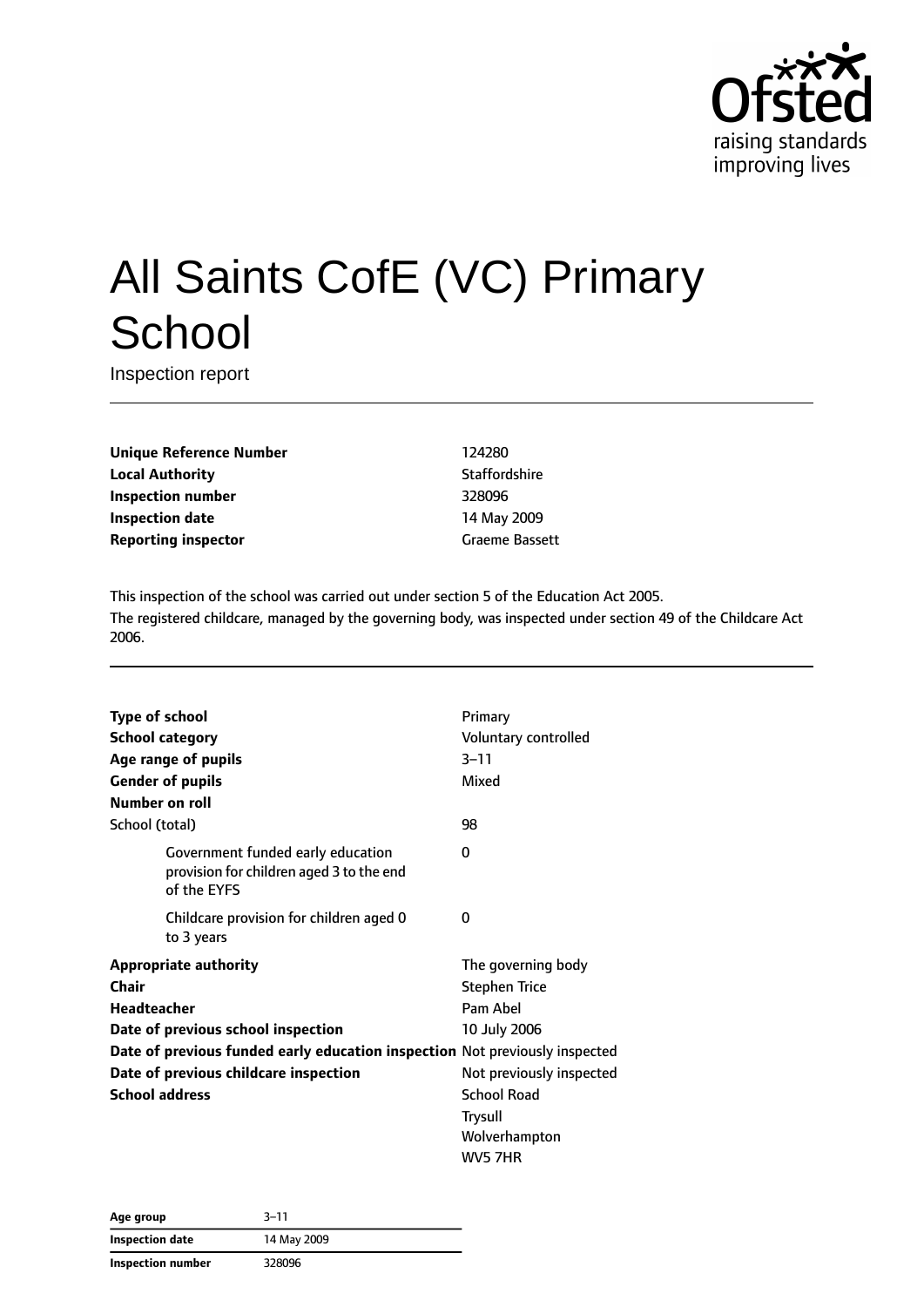**Telephone number** 01902 894452 **Fax number** 01902 894452

| Age group         | $3 - 11$    |
|-------------------|-------------|
| Inspection date   | 14 May 2009 |
| Inspection number | 328096      |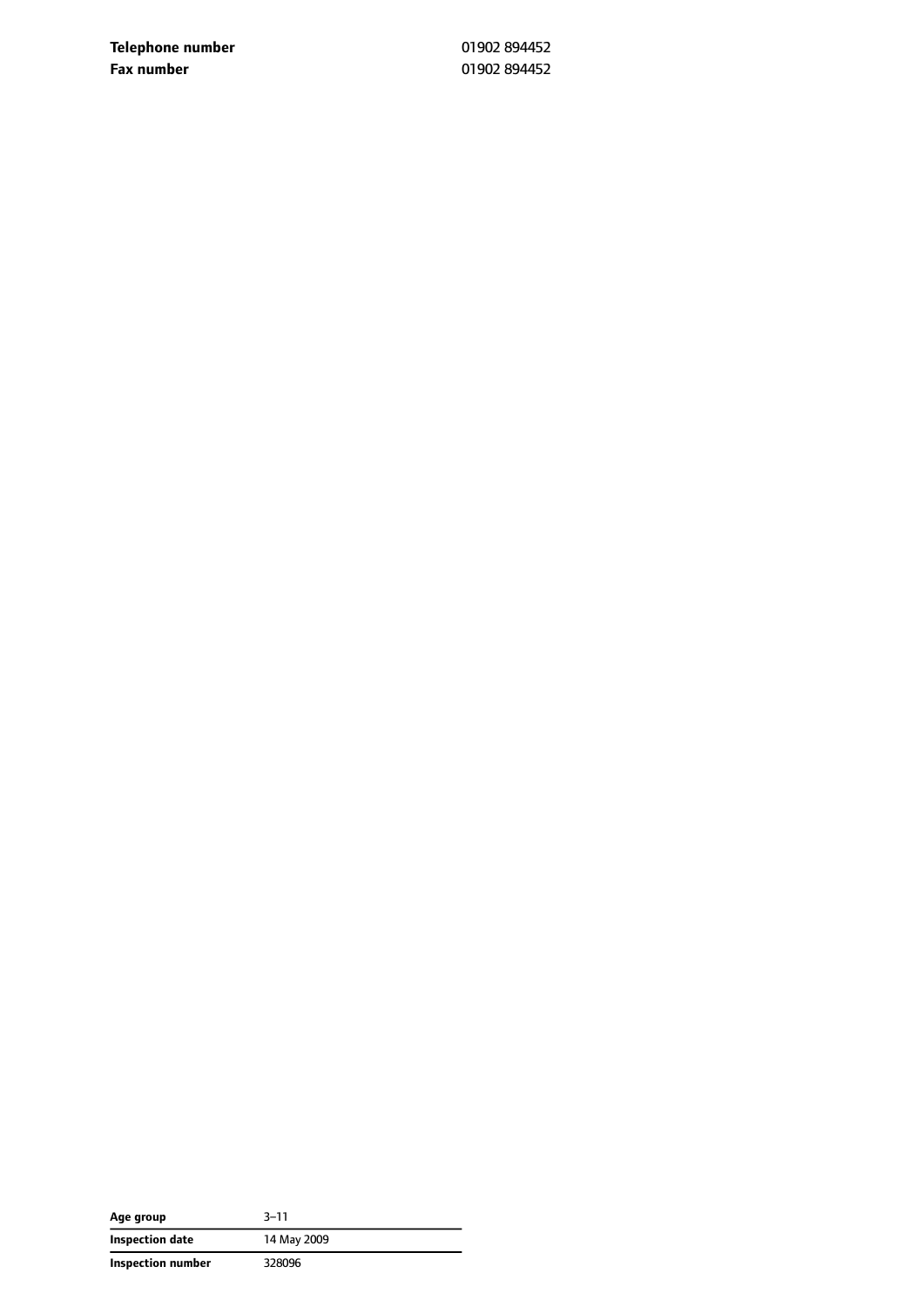.

<sup>©</sup> Crown copyright 2009

Website: www.ofsted.gov.uk

This document may be reproduced in whole or in part for non-commercial educational purposes, provided that the information quoted is reproduced without adaptation and the source and date of publication are stated.

Further copies of this report are obtainable from the school. Under the Education Act 2005, the school must provide a copy of this report free of charge to certain categories of people. A charge not exceeding the full cost of reproduction may be made for any other copies supplied.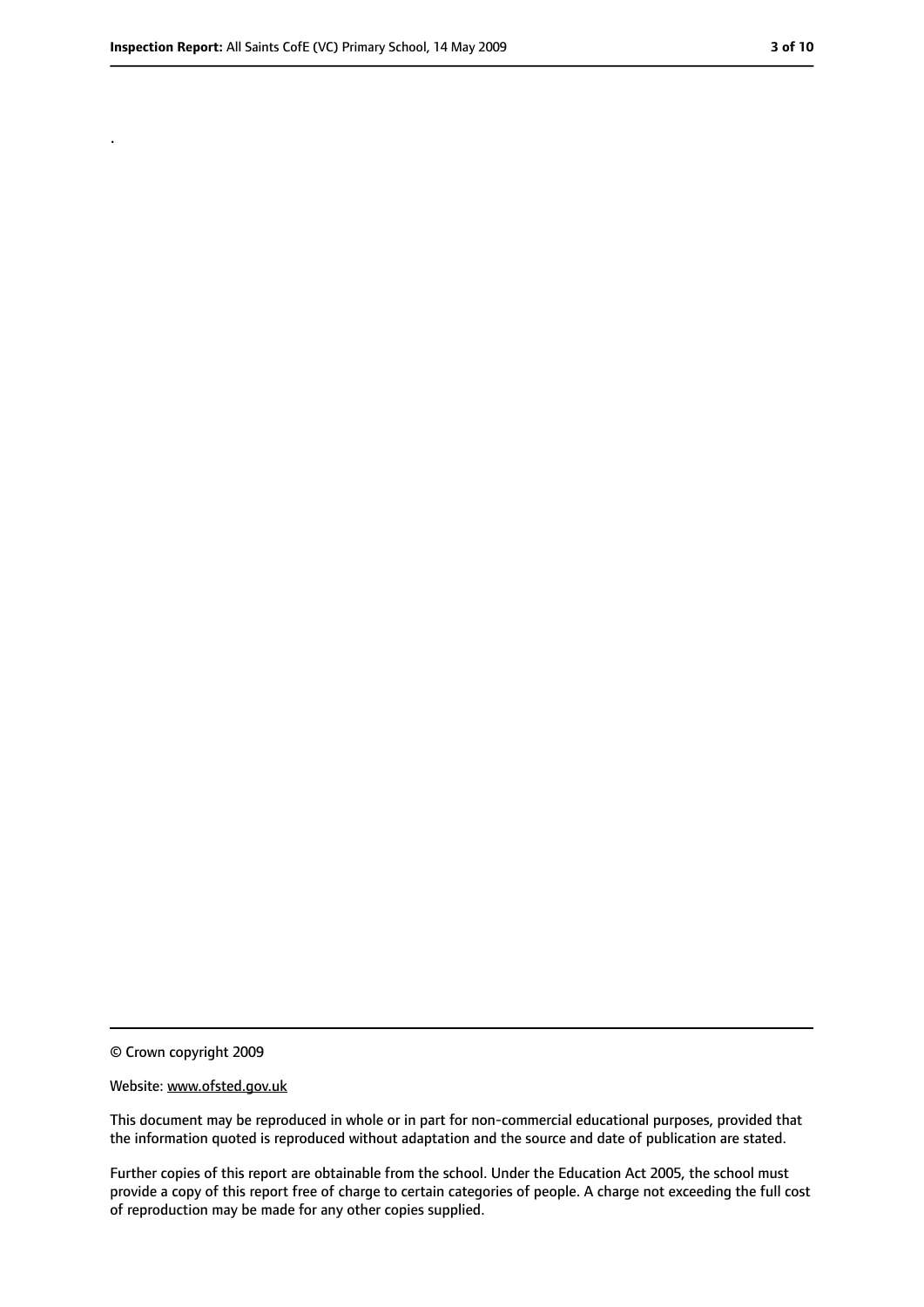# **Introduction**

The inspection was carried out by two additional inspectors.

The inspectors evaluated the overall effectiveness of the school and investigated the following issues:

- current achievement and standards, specifically in mathematics
- the quality of teaching and the curriculum
- the effectiveness of leadership and management
- the provision made for Early Years Foundation Stage.

Evidence was gathered from lessons, pupils' books and discussions with the headteacher, staff, children, governors and some parents. In addition, a group of children discussed their views of the school and all parent questionnaires returned were examined. Other aspects of the school's work were not investigated in detail but the inspectors found no evidence to suggest that the school's own assessments, as given in its self-evaluation, were not justified, and these have been included where appropriate in this report.

### **Description of the school**

The school is smaller than most primary schools. It draws most of its pupils from the immediate villages and has a growing number of pupils from Wolverhampton. Most pupils are from White British backgrounds. The proportion of pupils with learning difficulties and/or disabilities is well above average. The number in all year groups is very small. The Early Years Foundation Stage consists mainly of Reception children but includes a small number of Nursery-aged children who attend mornings only and they join the children in Reception. The other three classes in the school each have a two-year mixed age range.

#### **Key for inspection grades**

| Grade 1 | Outstanding  |
|---------|--------------|
| Grade 2 | Good         |
| Grade 3 | Satisfactory |
| Grade 4 | Inadequate   |
|         |              |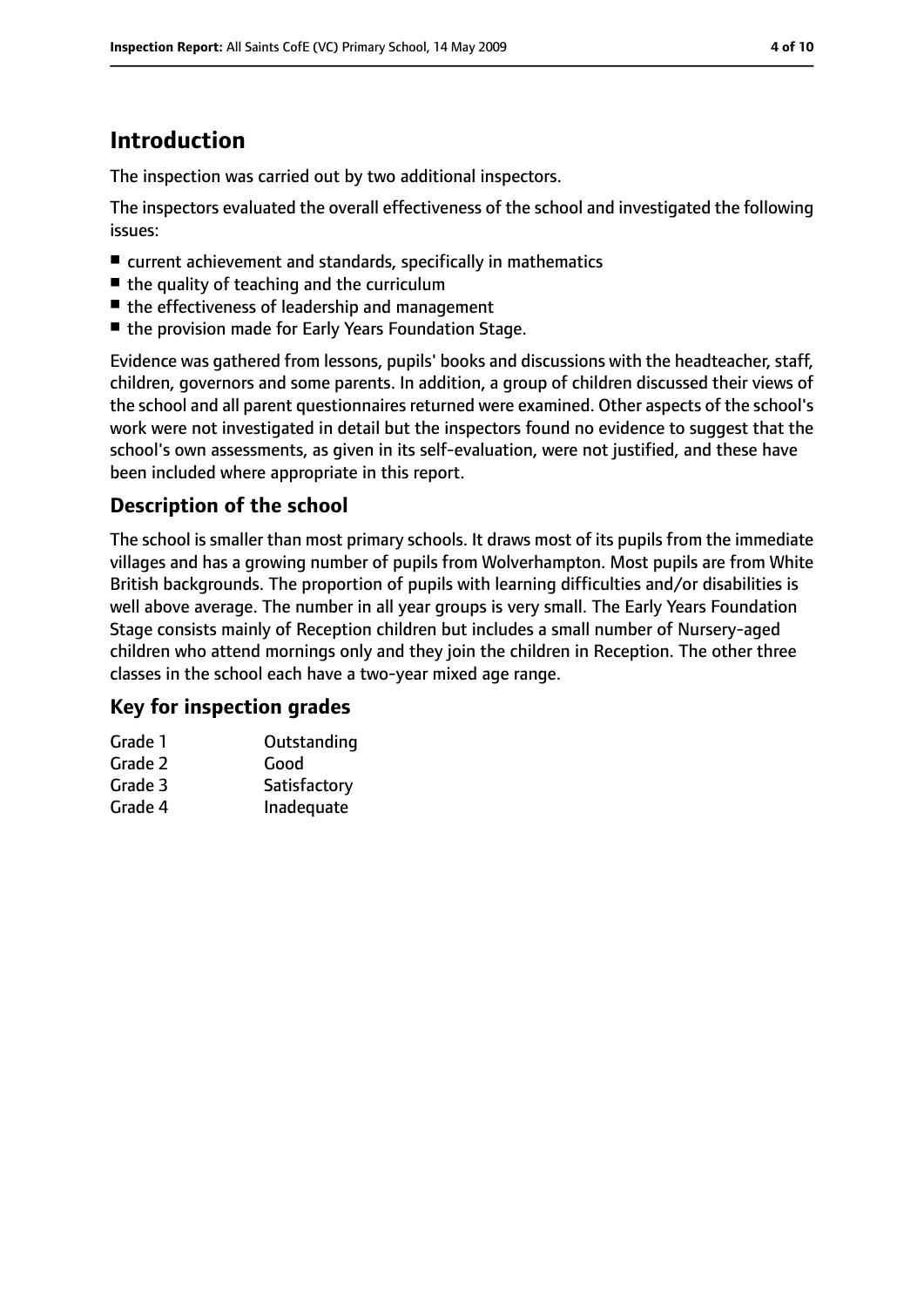# **Overall effectiveness of the school**

#### **Grade: 1**

■ This is an outstanding school. The headteacher sustains extremely high expectations, and under her excellent guidance, leadership and management at all levels are outstanding. Senior members of staff, especially the assistant headteacher, have established a depth of exceptional management skills. This enables them to take an active role in ensuring actions are well targeted and bringing about sustained improvement. The whole-school tracking records are accurate and are used exceptionally well to identify what teachers need to teach each pupil next so that standards continue to rise. Governors are fully involved in the management of the school and they carry out their statutory requirements exceptionally well. Together with the full support of parents and the strength of commitment of staff and governors, this demonstrates that the school has an excellent capacity to improve further. Significant efforts by the leadership and management team since the last inspection has improved teaching, which is now excellent. The pupils experience the joy of learning in their lessons because the curriculum is stimulating and motivates pupils' interest. Tasks are matched exceptionally well to meet the needs of the full range of ages and abilities in each of the mixed-age classes. Teachers' written comments praise the endeavours of each pupil and also highlight areas in which a pupil should improve. However, some of the teachers' comments are not always sufficiently well followed up by pupils which results in errors being repeated. This small area for development is recognised by the school.

The exceptional level of care and guidance ensures that not only are pupils kept particularly safe and well cared for, they all are helped to do as well as they can. Every pupil is included in all that the school does and equal opportunities are exceptional. The support given to the pupils with learning difficulties and/or disabilities is excellent. For example, in many instances, pupils who started school with skills well below those expected for their age are seen to reach, and often exceed, the national average by the time they leave in Year 6.

As a result of exemplary teaching, achievement is outstanding and standards are above average overall. Provision for children in the Early Years Foundation Stage is also excellent. As a result, Nursery- and Reception-aged children make outstanding progress so that by the time they enter Year 1, nearly all reach the expected levels for their age, and many exceed these expectations. With excellent teaching and rigorous efforts to improve pupils' literacy skills, pupils continue to make excellent progress as they proceed through the school. As a result, standards reached by pupils in Year 2 in 2008 were well above average in writing and above average in reading and mathematics. Currently, the pupils' work and the assessment records for Year 2 confirm that these standards are being maintained.

Similarly, pupils' progressfrom the end of Year 2 to Year 6 is excellent. Mathematics and English are now taught in specific year groups for Years 5 and 6. This is having a good impact on raising standards and currently, pupils' attainment at the end of Year 6 is above average overall and the result of excellent progress. Standards in English have improved markedly and are high, with the proportion of pupils reaching the higher Level 5 in English well above the national average. This reflects the strong initiative to improve pupils' writing skills and the integration of literacy skills into other subjects. The oldest pupils write exceptionally well. Their stories are exciting and their factual accounts extremely well structured. They are very articulate, can put forward differing arguments and appreciate the views of others. Standards are above average in mathematics but the trend in science shows that standards, which are currently broadly average, have fluctuated over the past few years. However, the school has been focusing on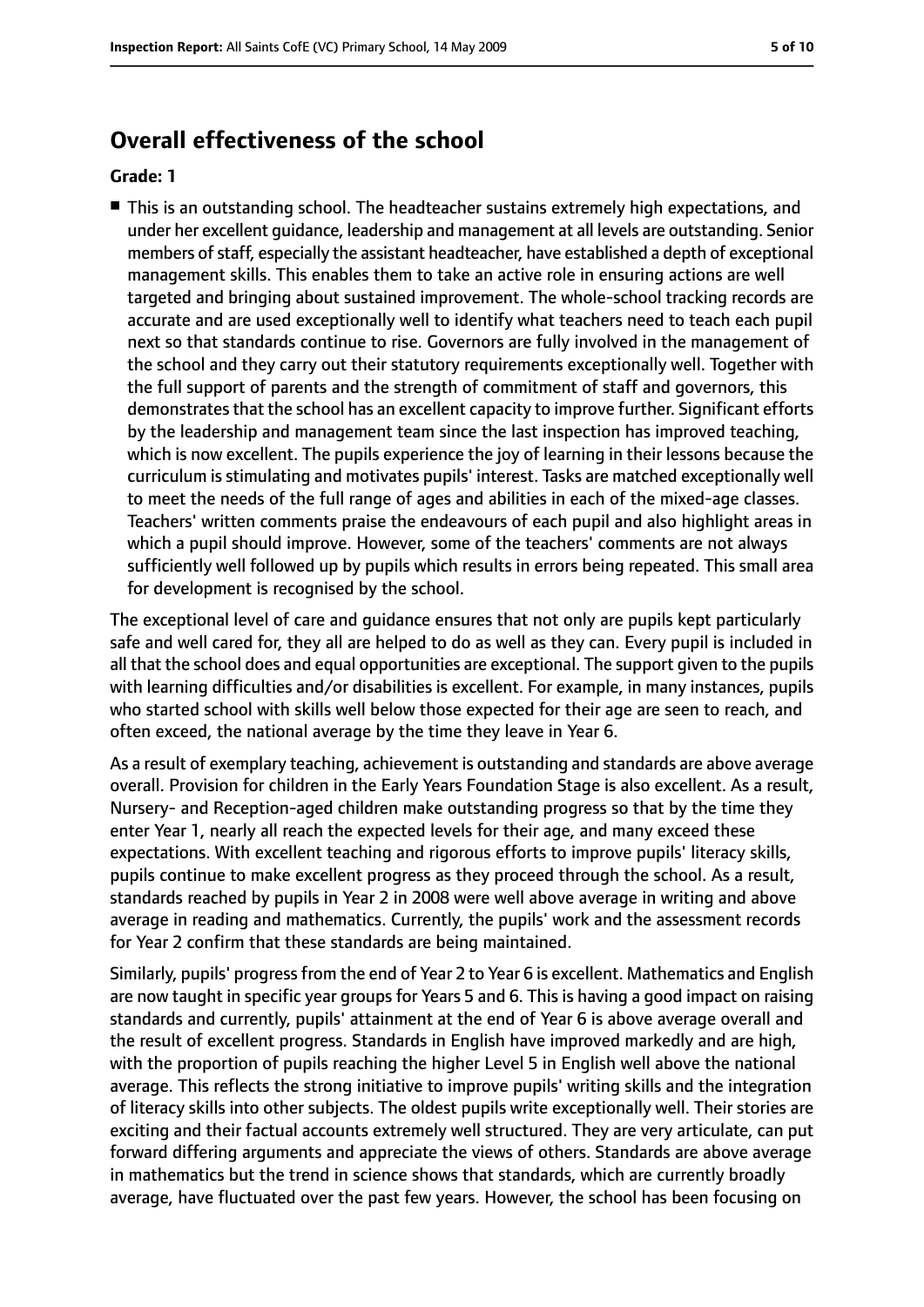improvement in mathematics and science, and standards in these subjects are now beginning to rise to match results in English. Pupils' skills in the use of information and communication technology, including photography and the ability to research data and information, are exceptional, while in the arts, particularly in dance, their skills are well above the expected levels for their ages.

The outstanding quality of pupils' personal development and well-being observed at the last inspection has been successfully maintained. Pupils have an exceptional understanding of the need to adopt a healthy lifestyle and how to stay safe. Many additional activities enhance the pupils' development. Clubs are well supported and residential visits enable pupils to gain a thorough insight to the world around them. Through the endeavours of all staff, governors and pupils, community cohesion is outstanding and helps pupils to foster exceptional development of their spiritual, moral, social and cultural awareness. The links made with the church, local schools, and with the local and wider community, as well as with other schools abroad, especially in Kenya, are excellent. Their multicultural awareness is enhanced extremely well and pupils show sensitivity towards each other and to people with different customs, traditions and faiths. Behaviour is exemplary. Given their standards and interpersonal skills, pupils are prepared exceedingly well for the next stage in their learning.

#### **Effectiveness of the Early Years Foundation Stage**

#### **Grade: 1**

Children start school in the Early Years Foundation Stage with skills that vary across the full ability range, but overall they are below those expected for their age, particularly in their communication, literacy and language skills. With excellent care, especially for the children with learning difficulties and/or disabilities, children settle very quickly to the routines of school. Their personal development and well-being are outstanding.

The Early Years Foundation Stage is exceptionally well led and managed. All staff work well as an enthusiastic team. Excellent provision and good teaching have a strong impact upon the way all children learn. As a result, the outdoor provision and classroom environment are stimulating and provide very effectively for children to learn new things. Children were observed caring for the plants they were growing, learning independently about wheels rolling and enjoying role-play adventures on the train. Staff changes have recently been undertaken but nevertheless teaching is good and, because of the excellent provision, children achieve very well and make excellent progress in all areas of learning. As a result, their skills are broadly as expected for their age by the time they enter Year 1.

#### **What the school should do to improve further**

■ Encourage pupils to respond to the comments teachers make in their marking so that pupils understand how they can improve.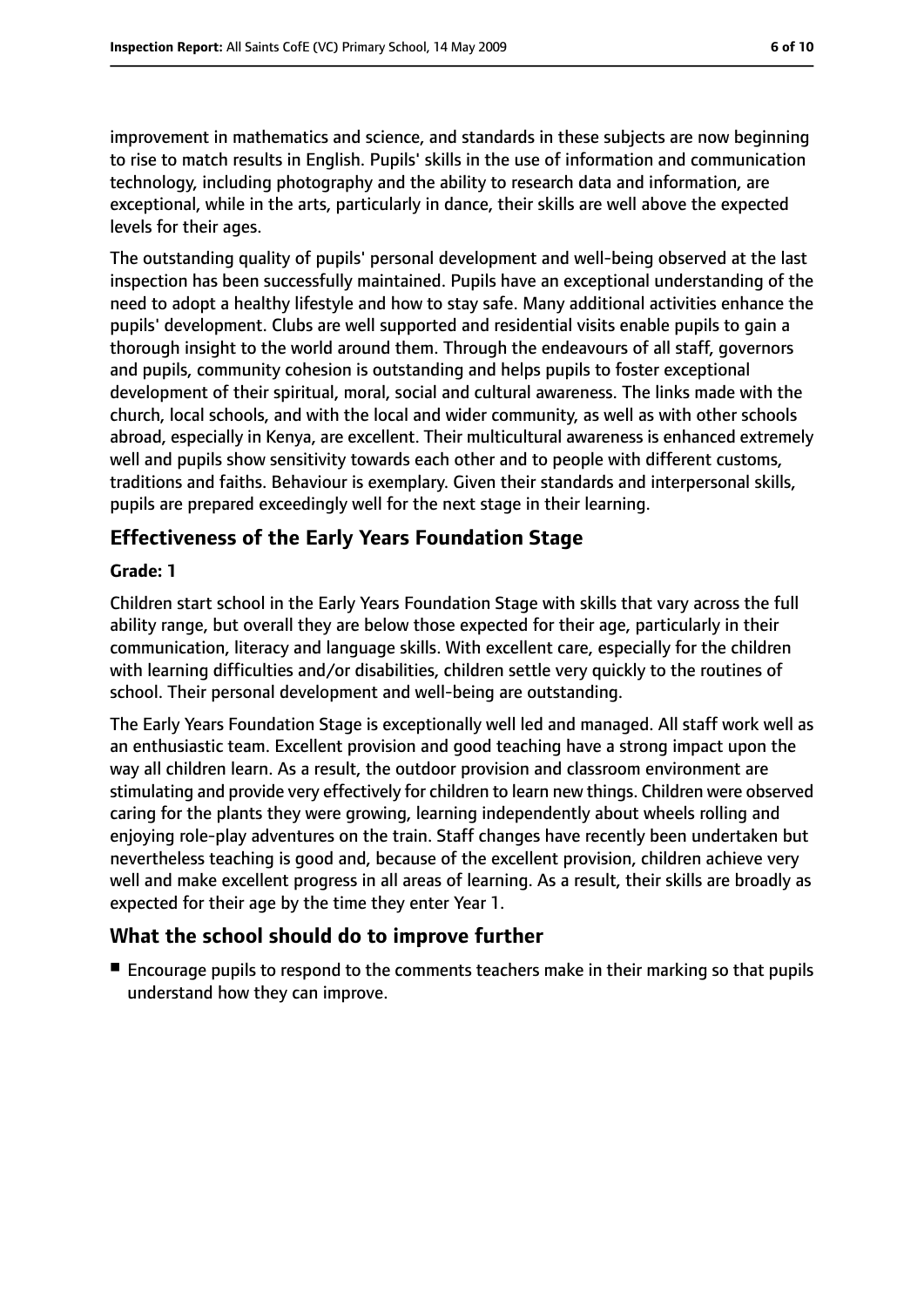**Any complaints about the inspection or the report should be made following the procedures set out in the guidance 'Complaints about school inspection', which is available from Ofsted's website: www.ofsted.gov.uk.**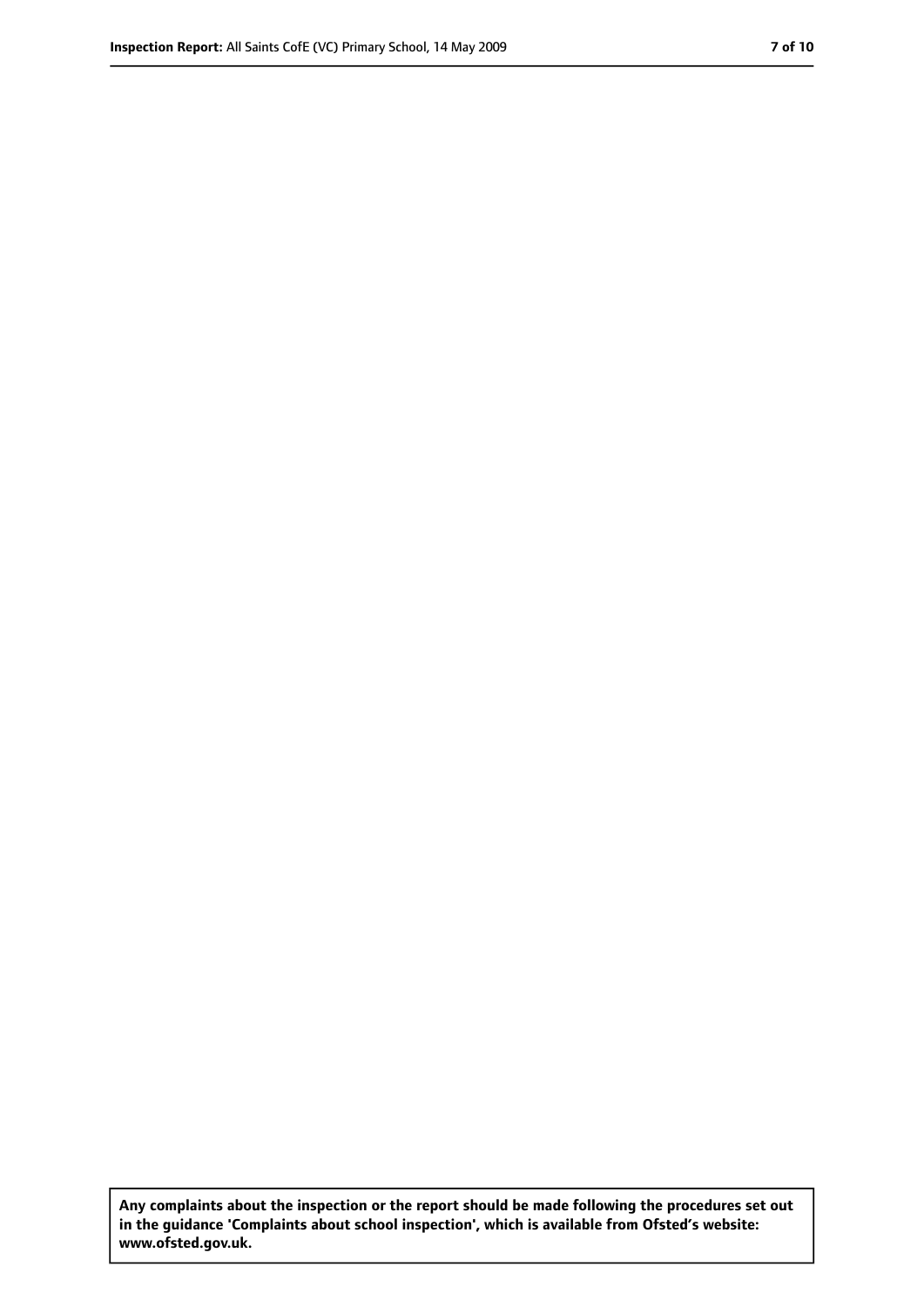# **Inspection judgements**

| Key to judgements: grade 1 is outstanding, grade 2 good, grade 3 satisfactory, and | School  |
|------------------------------------------------------------------------------------|---------|
| arade 4 inadequate                                                                 | Overall |

#### **Overall effectiveness**

| How effective, efficient and inclusive is the provision of<br>education, integrated care and any extended services in meeting the<br>needs of learners? |     |
|---------------------------------------------------------------------------------------------------------------------------------------------------------|-----|
| Effective steps have been taken to promote improvement since the last<br>inspection                                                                     | Yes |
| How well does the school work in partnership with others to promote learners'<br>well being?                                                            |     |
| The capacity to make any necessary improvements                                                                                                         |     |

# **Effectiveness of the Early Years Foundation Stage**

| How effective is the provision in meeting the needs of children in the<br><b>EYFS?</b>       |  |
|----------------------------------------------------------------------------------------------|--|
| How well do children in the EYFS achieve?                                                    |  |
| How good are the overall personal development and well-being of the children<br>in the EYFS? |  |
| How effectively are children in the EYFS helped to learn and develop?                        |  |
| How effectively is the welfare of children in the EYFS promoted?                             |  |
| How effectively is provision in the EYFS led and managed?                                    |  |

#### **Achievement and standards**

| How well do learners achieve?                                                               |  |
|---------------------------------------------------------------------------------------------|--|
| The standards <sup>1</sup> reached by learners                                              |  |
| $\mid$ How well learners make progress, taking account of any significant variations $\mid$ |  |
| between groups of learners                                                                  |  |
| How well learners with learning difficulties and/or disabilities make progress              |  |

#### **Annex A**

<sup>&</sup>lt;sup>1</sup>Grade 1 - Exceptionally and consistently high; Grade 2 - Generally above average with none

significantly below average; Grade 3 - Broadly average to below average; Grade 4 - Exceptionally low.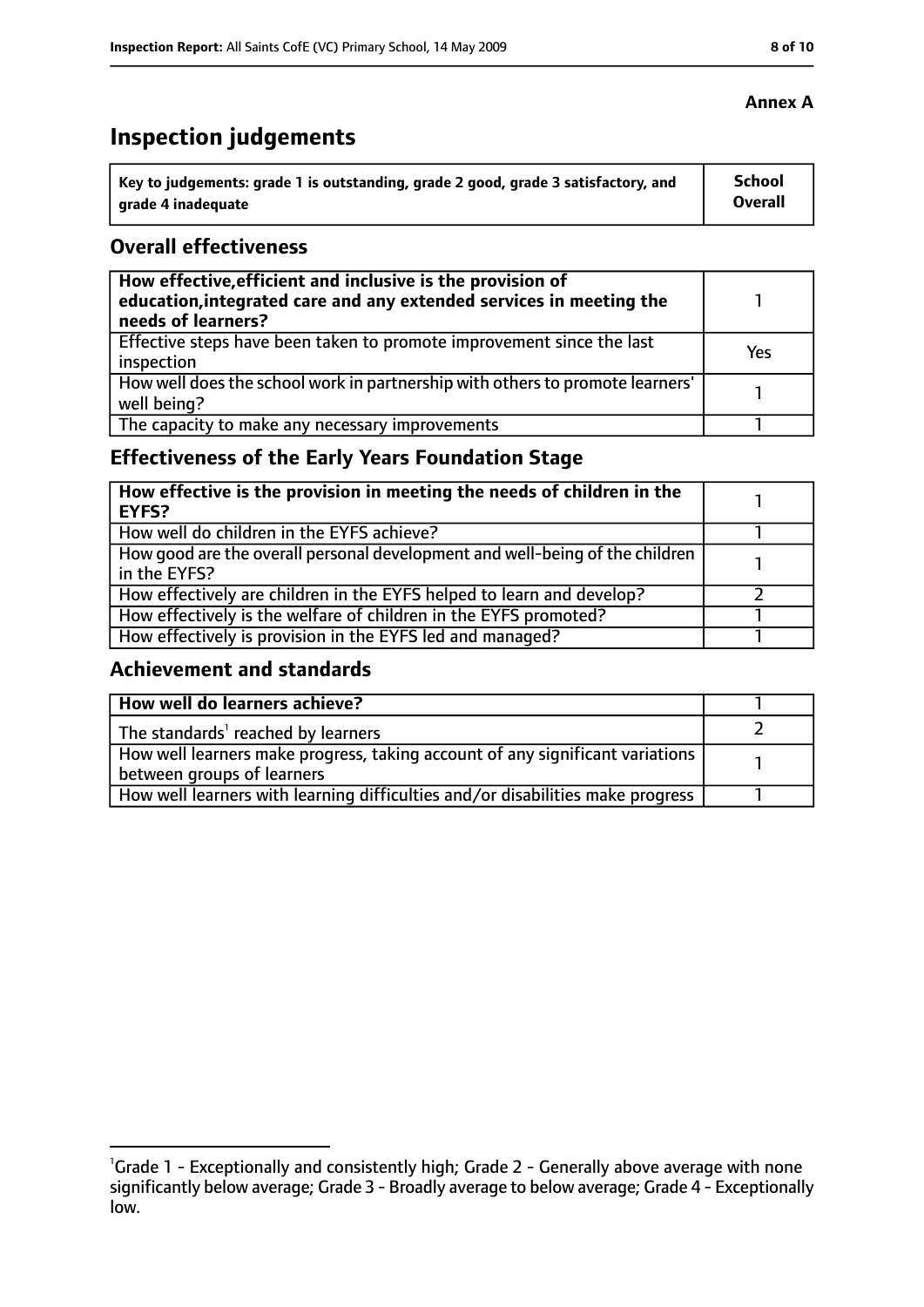# **Personal development and well-being**

| How good are the overall personal development and well-being of the<br>learners?                                 |  |
|------------------------------------------------------------------------------------------------------------------|--|
| The extent of learners' spiritual, moral, social and cultural development                                        |  |
| The extent to which learners adopt healthy lifestyles                                                            |  |
| The extent to which learners adopt safe practices                                                                |  |
| The extent to which learners enjoy their education                                                               |  |
| The attendance of learners                                                                                       |  |
| The behaviour of learners                                                                                        |  |
| The extent to which learners make a positive contribution to the community                                       |  |
| How well learners develop workplace and other skills that will contribute to<br>their future economic well-being |  |

# **The quality of provision**

| $\mid$ How effective are teaching and learning in meeting the full range of<br>  learners' needs?       |  |
|---------------------------------------------------------------------------------------------------------|--|
| How well do the curriculum and other activities meet the range of needs and<br>  interests of learners? |  |
| How well are learners cared for, quided and supported?                                                  |  |

# **Leadership and management**

| How effective are leadership and management in raising achievement<br>and supporting all learners?                                              |     |
|-------------------------------------------------------------------------------------------------------------------------------------------------|-----|
| How effectively leaders and managers at all levels set clear direction leading<br>to improvement and promote high quality of care and education |     |
| How effectively leaders and managers use challenging targets to raise standards                                                                 |     |
| The effectiveness of the school's self-evaluation                                                                                               |     |
| How well equality of opportunity is promoted and discrimination eliminated                                                                      |     |
| How well does the school contribute to community cohesion?                                                                                      |     |
| How effectively and efficiently resources, including staff, are deployed to<br>achieve value for money                                          |     |
| The extent to which governors and other supervisory boards discharge their<br>responsibilities                                                  |     |
| Do procedures for safequarding learners meet current government<br>requirements?                                                                | Yes |
| Does this school require special measures?                                                                                                      | No  |
| Does this school require a notice to improve?                                                                                                   | No  |